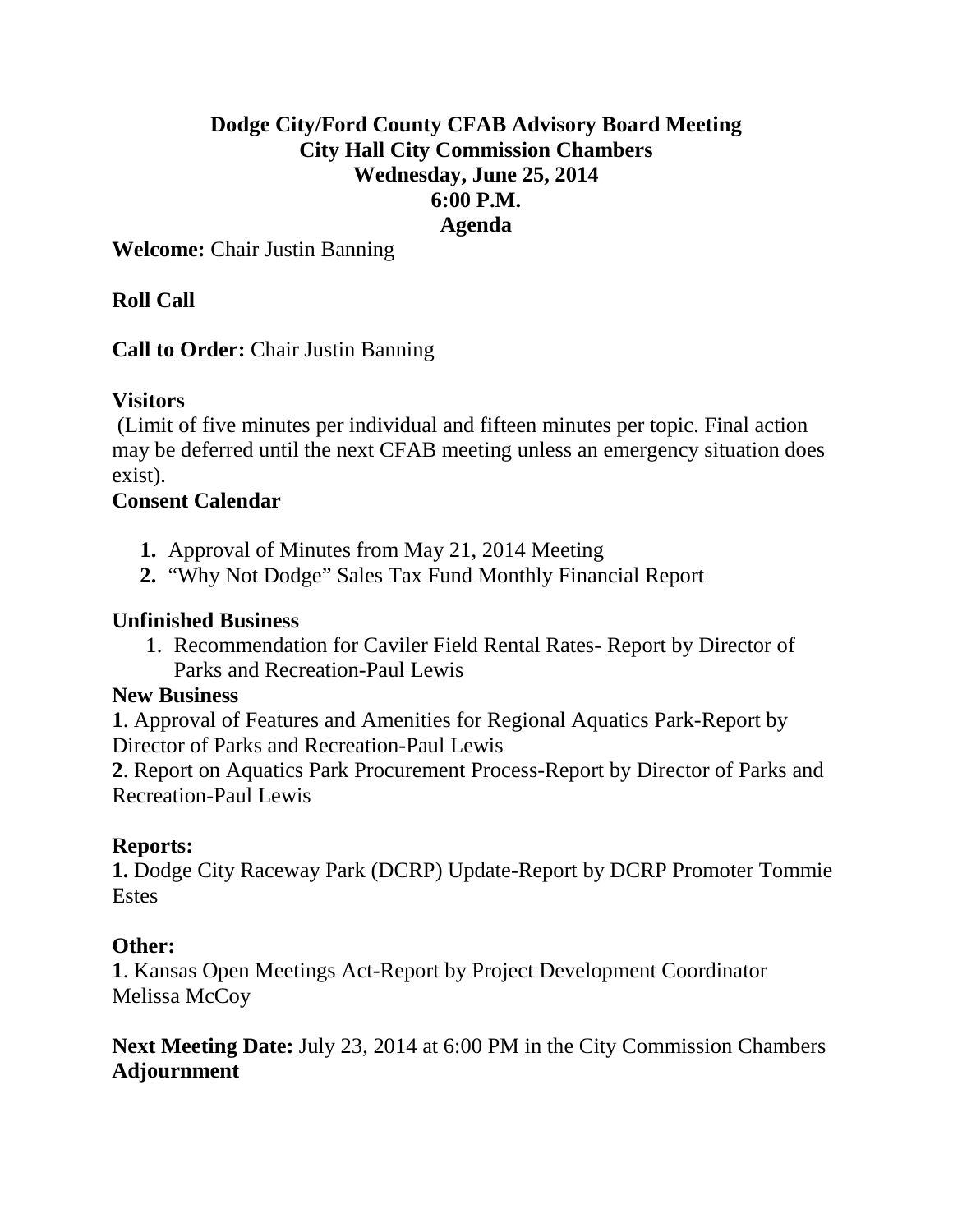### **Community Facilities Advisory Board Minutes City Hall, Commission Chambers** Wednesday May 21, 2014

### **City Commission Chambers**  $6:00 p.m.$

#### **WELCOME:** Tom Stanley, Vice Chair

ROLL CALL: Chris Boys, Dr. Perak, Rick Sowers, Tom Stanley, Dan Schenkein, Cherise Tieben, City Manager, Ed Elam, County Administrator and Glenn Kerbs, County Legal Counsel. Absent: Justin Banning and Bill Turley.

#### APPROVAL OF CONSENT CALENDAR:

1. Approval of CFAB Meeting Minutes, May 1, 2014-Dr. Perak moved to approve the consent calendar as presented. Dan Schenkein seconded the motion. The motion carried 5-0.

#### **NEW BUSINESS:**

1. Developer Presentation-Report by City Manager, Cherise Tieben. Presenters at the meeting were Bill Crandall and Jasen Glasrud with Carr, Baier and Crandall (CBC) Real Estate, Scott Slaggie with Slaggie Architects, Steve Olsen and Gary Endicott with Leisure Hotels and Resorts as well as Dave Swartz with Water's Edge Design. Mr. Bill Crandall with CBC Real Estate began by talking about the Star Bonds district particularly the Heritage District. Followed by an overview of the downtown district development including expansion of Boot Hill Museum, the regional aquatics park and hotel by Scott Slaggie of Slaggie Architects.

Steve Olsen, CEO of Leisure Group Companies shared with CFAB, his ideas on the hotel to be located adjacent to the Water Park. While Dave Swartz with Water's Edge Design discussed the proposed Water Park and the Wright Park site.

2. Water Park Progress Report and Features Discussion-Report by Director of Parks and Recreation Paul Lewis. Mr. Lewis asked for feedback and direction on the process to involve the public in the discussion on the proposed features and amenities. The goal of having the park open in May of 2015 was presented. Staff will work with consultants on the timeline. The proposed 2015 opening date will require more frequent meetings with CFAB and the joint commissions.

The idea of an open house or some other types of public forums were discussed and it was the consensus by CFAB to move forward with a public forum.

City Manager, Cherise Tieben spoke regarding the downtown concept and wanted CFAB and the public to see the potential for future development. Bill Crandall commented that Leisure Group Companies would be a partner for the project.

#### **UPCOMING MEETINGS:**

- 1. CFAB Meeting: June 25 at 6:00 PM in the City Commissioners Chambers
- 2. City Manager, Cherise Tieben made CFAB aware that the board was also subject to the open meetings act.

ADJOURNMENT: Chris Boys made a motion to adjourn the meeting. Dr. Perak seconded. The motion passed 5-0.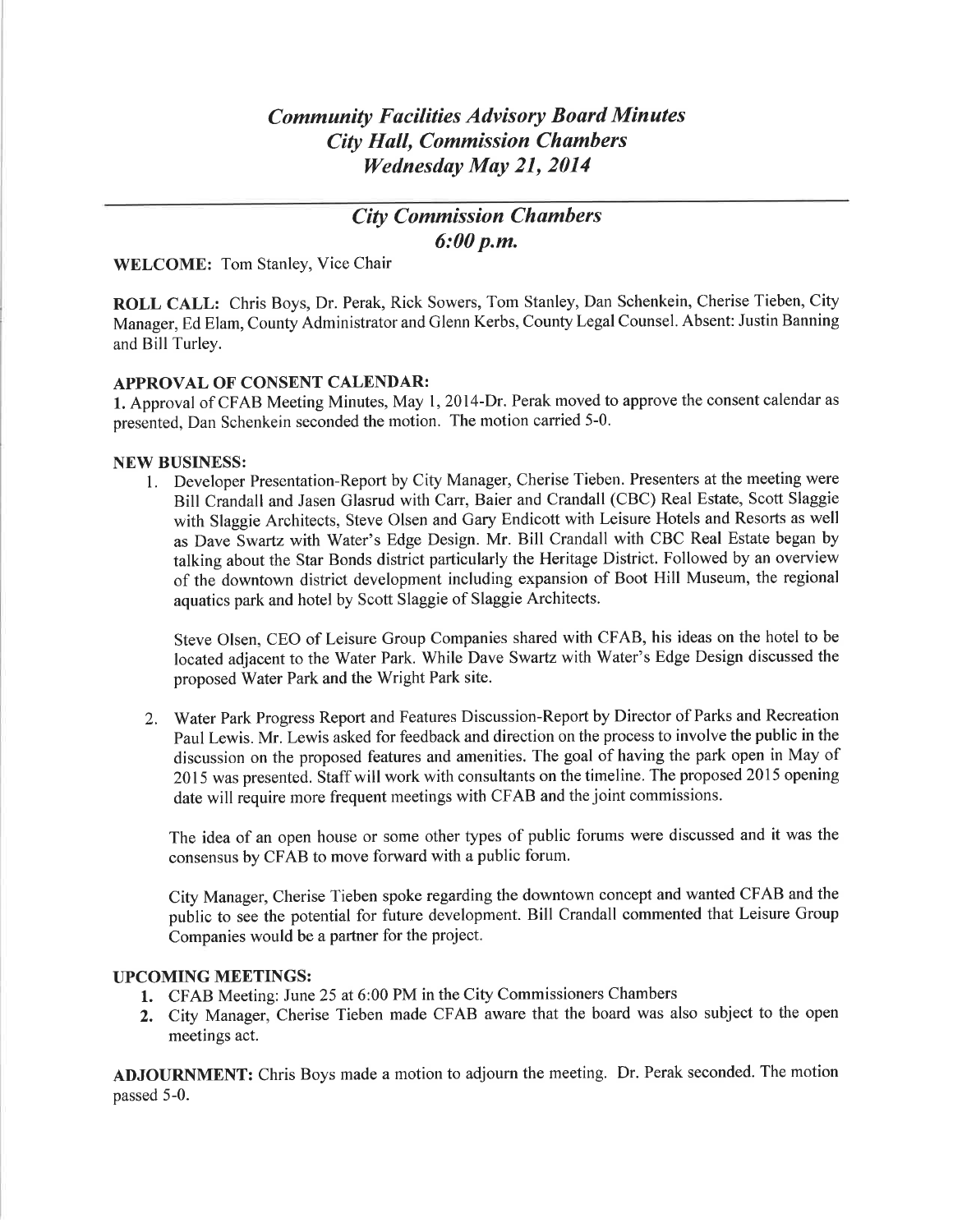|                                                |                             | <b>BUDGEI PERFORMANCE</b><br>May, 2014 |                                   |                                   |                          |                  |
|------------------------------------------------|-----------------------------|----------------------------------------|-----------------------------------|-----------------------------------|--------------------------|------------------|
|                                                | <b>Current Month</b>        | <b>Current Month</b>                   | <b>Current YTD</b>                | Current YTD                       | Annual                   |                  |
|                                                | (May 2014)<br><b>Actual</b> | (May 2014)<br><b>Budget</b>            | (Jan - May 2014)<br><b>Actual</b> | (Jan - May 2014)<br><b>Budget</b> | FY 2014<br><b>Budget</b> |                  |
| OPERATING FUND-SALES TAX PROJECTS              |                             |                                        |                                   |                                   |                          |                  |
| Revenues                                       |                             |                                        |                                   |                                   |                          |                  |
| Sales Tax                                      | 848,608.78                  | 466,666.00                             | 2424,697.48                       | 2,333,330.00                      | 5,600,000.00             | 43.30%           |
| Transfer from general Fund                     | 0.00                        | 0.00                                   | 0.00                              | <b>00.00</b>                      | 0.00                     | 0.00%            |
| Investment Earnings                            | 141.83                      | 416.00                                 | 651.80                            |                                   | 5,000.00                 | 13.04%           |
| Field Sports Revenues                          | 3,420.00                    | 1,499.00                               | 13,420.00                         | 2,080.00                          | 18,000.00                | 74.56%           |
| Racetrack Revenues                             | 0.00                        | 0.00                                   | <b>00.00</b>                      | 0.00                              | 0.00                     | 0.00%            |
| Sale of Advertising                            | 2,000.00                    | 583.00                                 | 2,000.00                          | 2,915.00                          | 7,000.00                 | 28.57%           |
| Miscellaneous                                  | $rac{1}{2}$<br>854,170.61   | 469,164.00                             | $rac{1}{2}$<br>2,440,769.28       | 0.00<br>2,345,820.00              | 0.00<br>5,630,000.00     | 0.00%<br>43.35%  |
| Expenditures                                   |                             |                                        |                                   |                                   |                          |                  |
| Field Sports                                   |                             |                                        |                                   |                                   |                          |                  |
| Personnel Services                             | 24,675.12                   | 18,929.00                              | 66,427.88                         | 94,645.00                         | 227,185.00               | 29.24%           |
| Contractual Services                           | 8,582.17                    | 8,181.00                               | 24,306.43                         | 40,905.00                         | 98,250.00                | 24.74%           |
| Commodities                                    | 31,257.08                   | 7,109.00                               | 47,19666                          | 35,545.00                         | 85,350.00                | 55.30%           |
| Capital                                        | 0.00                        | 1,250.00                               | 5,390.00                          | 6,250.00                          | 15,000.00                | 35.93%           |
| Field Sports-Concessions                       | 0.00                        | 0.00                                   | 0.00                              | 0.00                              | 0.00                     |                  |
| Field Sports-Tournaments<br>Total-Field Sports | 50,000.00<br>114,514.37     | 46,802.00<br>11,333.00                 | 75,000.00<br>218,320.97           | 56,665.00<br>234,010.00           | 136,000.00<br>561,785.00 | 55.15%<br>38.86% |
| Administration                                 |                             |                                        |                                   |                                   |                          |                  |
| Contractual Services                           | 2,538.70                    | 73,774.00                              | 8,038.69                          | 368,870.00                        | 885,300.00               | 0.91%            |
| Commodities                                    | oo<br>O                     | 25.00                                  | 00.0                              | 125.00                            | 300.00                   | 0.00%            |
| Bond Payment Transfers                         | 218,476.24                  | 210,833.00                             | 1,277,315.84                      | 1,054,165.00                      | 2,530,000.00             | 50.49%           |
| Transfer to Depr & Repl                        | O.OO                        | 28,750.00                              | 8.00                              | 143,750.00                        | 345,000.00               | 0.00%            |
| Total-Administration<br>Other                  | 0.00<br>221,014.94          | 166.00<br>313,548.00                   | 0.00                              | 830.00                            | 2,000.00                 | 0.00%            |
|                                                |                             |                                        | 1,285,354.53                      | 1,567,740.00                      | 3,762,600.00             | 34.16%           |

SALES TAX PROJECT FUND<br>STATEMENT OF REVENUE AND EXPENDITURES<br>BUDGET PERFORMANCF

Special Events Centers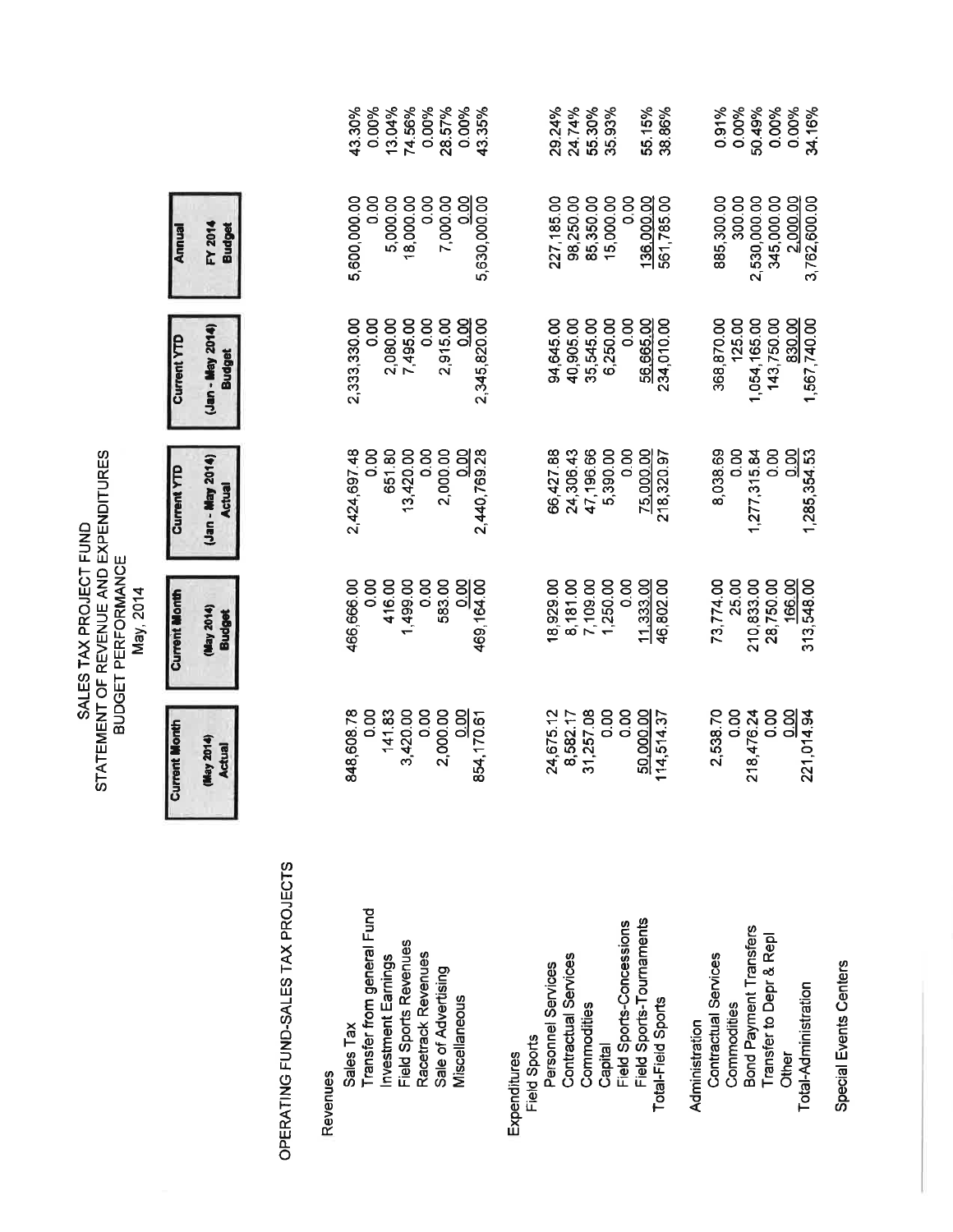| 263,245.59            | 888<br>888                                                                | ,263,245.59                     |
|-----------------------|---------------------------------------------------------------------------|---------------------------------|
| 211,767.92            | 888<br>888                                                                | 211,767.92                      |
| <b>Total Revenues</b> | Principal Payment<br>nterest Payment<br>otal Expenditures<br>Expenditures | Revenue Over/Under Expenditures |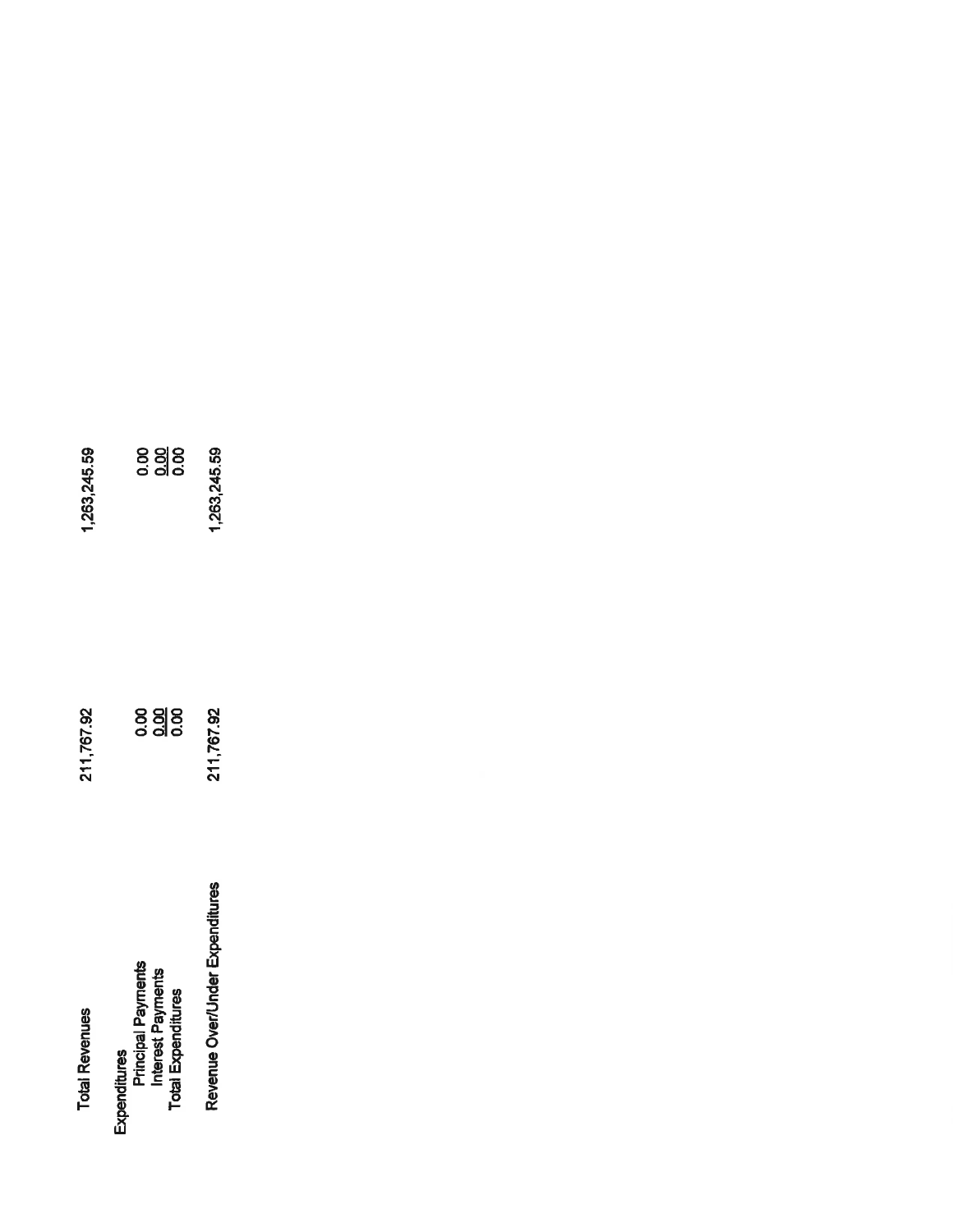|                                                      |                              | STATEMENT OF REVENUE AND EXPENDITURES<br>SALES TAX PROJECT FUND<br><b>BUDGET PERFORMANCE</b><br>May, 2014 |                            |                                   |                          |                  |
|------------------------------------------------------|------------------------------|-----------------------------------------------------------------------------------------------------------|----------------------------|-----------------------------------|--------------------------|------------------|
|                                                      | <b>Current Month</b>         | <b>Current Month</b>                                                                                      | <b>Current YTD</b>         | <b>Current YTD</b>                | Annual                   |                  |
|                                                      | (May 2014)<br><b>Actual</b>  | (May 2014)<br><b>Budget</b>                                                                               | (Jan - May 2014)<br>Actual | (Jan - May 2014)<br><b>Budget</b> | FY 2014<br><b>Budget</b> |                  |
| OPERATING FUND-SALES TAX PROJECTS                    |                              |                                                                                                           |                            |                                   |                          |                  |
| Revenues                                             |                              |                                                                                                           |                            |                                   |                          |                  |
| Sales Tax                                            | 848,608.78                   | 466,666.00                                                                                                | 2,424,697.48               | 2,333,330.00                      | 5,600,000.00             | 43.30%           |
| Transfer from general Fund                           | 0.00                         | 0.00                                                                                                      | 0.00                       | 0.00                              | 80<br>O.O                | 0.00%            |
| Investment Earnings                                  | 141.83                       | 416.00                                                                                                    | 651.80                     | 2,080.00                          | 5,000.00                 | 13.04%           |
| Field Sports Revenues<br>Racetrack Revenues          | 3,420.00<br>0.00             | 0.00<br>1,499.00                                                                                          | 13,420.00<br>0.00          | 7,495.00<br>0.00                  | <b>0.00</b><br>18,000.00 | 0.00%<br>74.56%  |
| Sale of Advertising                                  | 2,000.00                     | 583.00                                                                                                    | 2,000.00                   | 2,915.00                          | 7,000.00                 | 28.57%           |
| Miscellaneous                                        | $rac{10}{10}$                | 0.00                                                                                                      | 0.00                       | 0.00                              | 0.00                     | 0.00%            |
|                                                      | 854,170.61                   | 469,164.00                                                                                                | 2,440,769.28               | 2,345,820.00                      | 5,630,000.00             | 43.35%           |
| Field Sports<br>Expenditures                         |                              |                                                                                                           |                            |                                   |                          |                  |
| Personnel Services                                   | 24,675.12                    | 18,929.00                                                                                                 | 66,427.88                  | 94,645.00                         | 227,185.00               | 29.24%           |
| Contractual Services                                 | 8,582.17                     | 8,181.00                                                                                                  | 24,306.43                  | 40,905.00                         | 98,250.00                | 24.74%           |
| Commodities                                          | 31,257.08                    | 7,109.00                                                                                                  | 47,196.66                  | 35,545.00                         | 85,350.00                | 55.30%           |
| Capital                                              | 0.00                         | 1,250.00                                                                                                  | 5,390.00                   | 6,250.00                          | 15,000.00                | 35.93%           |
| Field Sports-Tournaments<br>Field Sports-Concessions | 0.00<br>50,000.00            | 11,333.00<br>0.00                                                                                         | 0.00<br>75,000.00          | 0.00                              | 0.00                     |                  |
| Total-Field Sports                                   | 114,514.37                   | 46,802.00                                                                                                 | 218,320.97                 | 234,010.00<br>56,665.00           | 136,000.00<br>561,785.00 | 55.15%<br>38.86% |
| Administration                                       |                              |                                                                                                           |                            |                                   |                          |                  |
| Contractual Services                                 | 2,538.70                     | 73,774.00                                                                                                 | 8,038.69                   | 368,870.00                        | 885,300.00               | 0.91%            |
| Commodities                                          | 0.00                         | 25.00                                                                                                     | ooo                        | 125.00                            | 300.00                   | 0.00%            |
| Bond Payment Transfers                               | 218,476.24                   | 210,833.00                                                                                                | 1,277,315.84               | 1,054,165.00                      | 2,530,000.00             | 50.49%           |
| Transfer to Depr & Repl                              | <b>0.00</b>                  | 28,750.00                                                                                                 | 8 <sub>0</sub>             | 143,750.00                        | 345,000.00               | 0.00%            |
| Total-Administration<br>Other                        | $\frac{10}{2}$<br>221,014.94 | 166.00<br>313,548.00                                                                                      | 0.00                       | 830.00                            | 2,000.00                 | 0.00%            |
|                                                      |                              |                                                                                                           | 1,285,354.53               | 1,567,740.00                      | 3,762,600.00             | 34.16%           |

Special Events Centers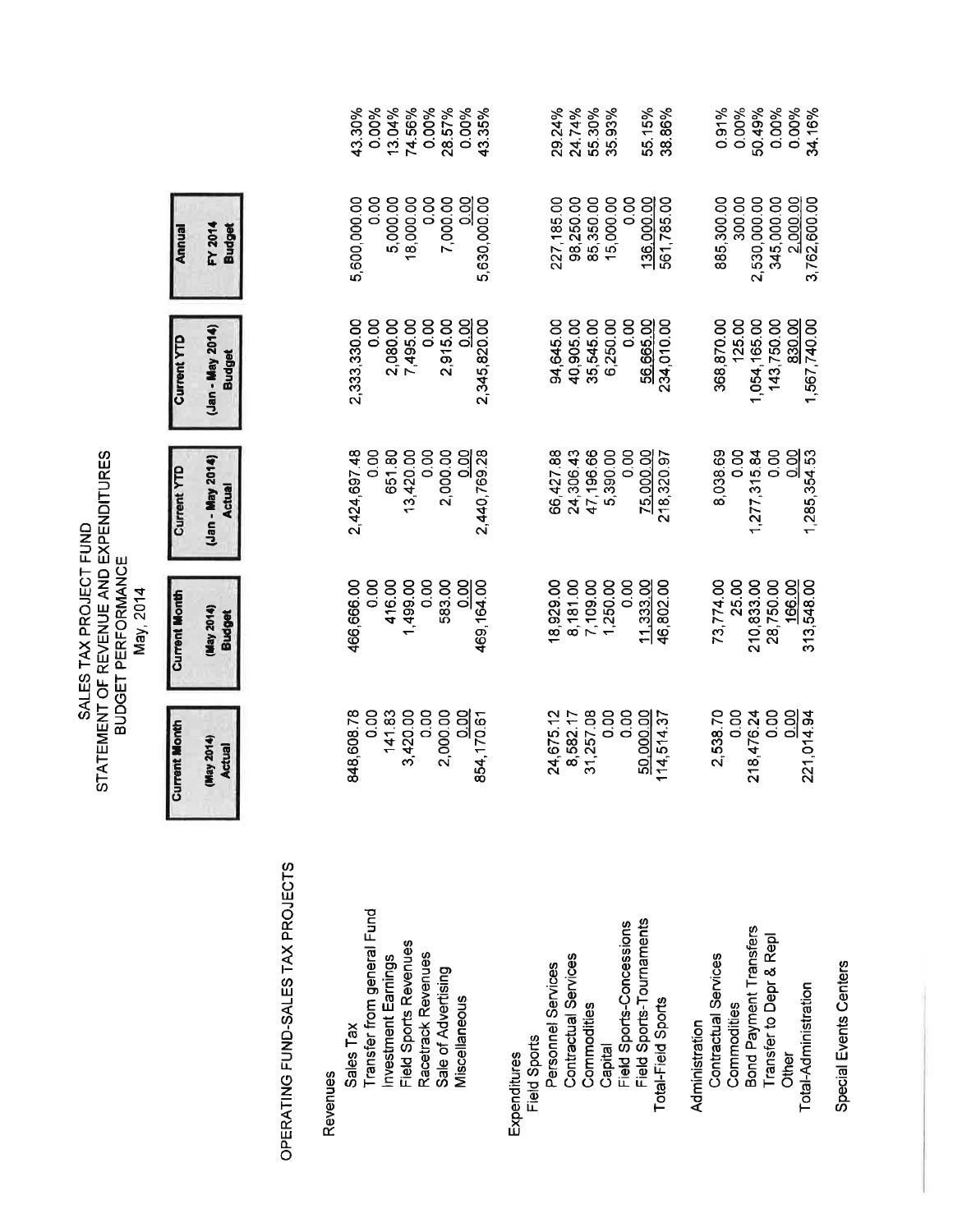| Contractual                                             | 139,564.19         | 50,882.00           | 540, 191.04          | 254,410.00             | 610,600.00                  | 88.47%          |
|---------------------------------------------------------|--------------------|---------------------|----------------------|------------------------|-----------------------------|-----------------|
| Total-Special Events Centers<br>Commodities             | 0.00<br>139,564.19 | 0.00<br>50,882.00   | 877.00<br>541,068.04 | 0.00<br>254,410.00     | 610,600.00<br>$\frac{8}{2}$ | 0.00%<br>88.61% |
| Facilities Maintenance                                  |                    |                     |                      |                        |                             |                 |
| Personnel Services                                      | 840.80             | 1,394.00            | 1,105.62             | 6,970.00               | 16,740.00                   | 6.60%           |
| Contractual Services                                    | 0.00               | 41.00               | 0.00                 | 205.00                 | 500.00                      | 0.00%           |
| Commodities                                             |                    |                     |                      | 4,075.00               | 9,800.00                    | 0.00%           |
| Total-Facilities Maintenance                            | 0.00<br>840.80     | 815.00              | 1,105.62             | 11,250.00              | 27,040.00                   | 4.09%           |
| Raceway Park                                            |                    |                     |                      |                        |                             |                 |
| Personnel Services                                      | 1,189.74           | 584.00              | 2,048.80             | 2,920.00               | 7,020.00                    | 29.19%          |
| Contractual Services                                    | 55,758.26          | 22,354.00           | 113,010.14           | 111,770.00             | 268,300.00                  | 42.12%          |
| Commodities                                             | 1,454.26           | 1,625.00            | 4,050.35             | 8,125.00               | 19,500.00                   | 20.77%          |
| Total-Raceway Park<br>Capital Outlay                    | 58,402.26          | 25,063.00<br>500.00 | 119,109.29           | 2,500.00<br>125,315.00 | 6,000.00<br>300,820.00      | 0.00%<br>39.59% |
| TOTAL EXPENDITURES-OPERATING FUN                        | 534,336.56         | 438,545.00          | 2,164,958.45         | 2, 192, 725.00         | 5,262,845.00                | 41.14%          |
| Revenue Over/Under Expenditures                         | 319,834.05         | 30,619.00           | 275,810.83           | 153,095.00             | 367, 155.00                 |                 |
| ST Organizational Funding Fund                          |                    |                     |                      |                        |                             |                 |
| Revenues                                                |                    |                     |                      |                        |                             |                 |
| Grants                                                  | 8 <sub>0</sub>     | 0.00                | 0.00                 | <b>0.00</b>            | 0.00                        |                 |
| Charges for Services                                    | 0.00               | 0.00                | 22.98                | 0.00                   | 0.00                        |                 |
| Transfer From Sales Tax Fund                            | 0.00               | 25,000.00           | 0.00                 | 125,000.00             | 300,000.00                  | 0.00%           |
| Total Revenue-ST Organizational Funding<br>Expenditures | 0.00               | 25,000.00           | 22.98                | 125,000.00             | 300,000.00                  |                 |
| Personnel Services                                      | 6,661.62           | 5,26700             | 22,975.00            | 26,335.00              | 63,235.00                   | 36.33%          |
| Contractual Services                                    | 2,194.46           | 19,097.92           | 260,357.02           | 95,489.60              |                             | 113.61%         |
| Commodities                                             | 41,815.00          | 625.00              | 4,333.50             | 3,125.00               | 229,175.00<br>7,500.00      | 57.78%          |
| Capital Outlay                                          | 0.00               |                     | $rac{1}{2}$          | 0.00                   | $rac{20}{20}$               |                 |
| Total Expenditures-ST Organizational Fundin             | 50,671.08          | 24,989.92           | 287,665.52           | 124,949.60             | 299,910.00                  | 95.92%          |
| Revenue Over/Under Expenditures                         | $-50,671.08$       | 10.08               | $-287,642.54$        | 50.40                  | 90.00                       |                 |
| Debt Service Account<br>Revenues                        |                    |                     |                      |                        |                             |                 |
| Transfer from Project Fund<br>Investment Income         | 0.00               |                     | 0.00<br>204,405.99   |                        |                             |                 |
| Transfer from Operating Funds                           | 0.00<br>211,767.92 |                     | 1,058,839.60         |                        |                             |                 |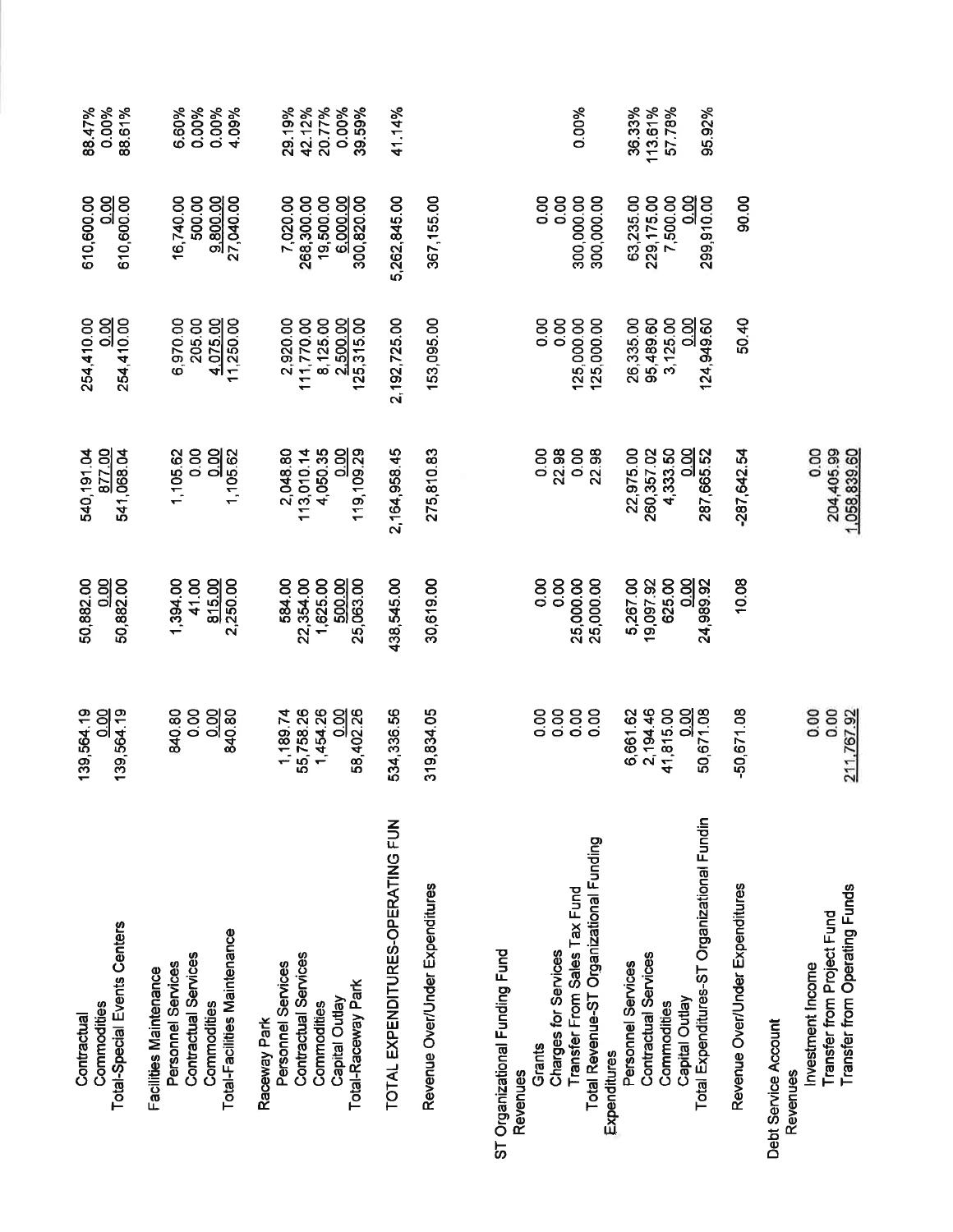| ,263,245.59           | 8 8 8<br>8 8 8<br>9 8 9                                                       | ,263,245.59                     |
|-----------------------|-------------------------------------------------------------------------------|---------------------------------|
| 211,767.92            | 8 8 8<br>8 8 8<br>9 8 9                                                       | 211,767.92                      |
| <b>Total Revenues</b> | Principal Payments<br>Interest Payments<br>Total Expenditures<br>Expenditures | Revenue Over/Under Expenditures |

 $\mathcal{L}=\mathcal{L}$  .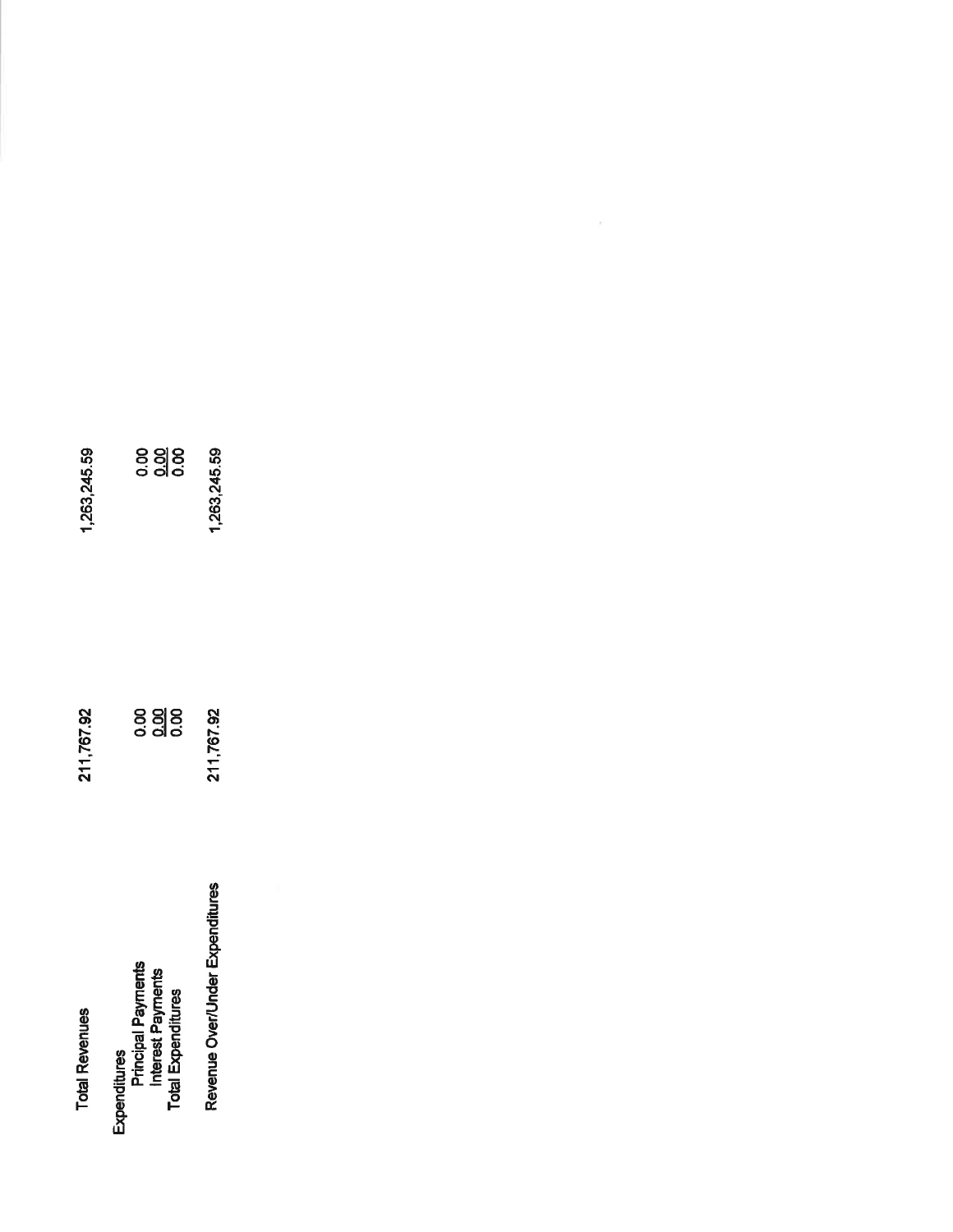|                                                         | Operating<br><u>Fund</u>           | Organizational<br>Funding<br><u>Fund</u> | Replacement<br>ST-Depr.<br><u>Fund</u><br>οð | Event<br><b>Fund</b> | <b>SEC Project</b><br>Fund | Account<br>Service<br>Debt     | <b>PROJECTS FUNDS</b><br>SALES TAX<br>TOTAL |  |
|---------------------------------------------------------|------------------------------------|------------------------------------------|----------------------------------------------|----------------------|----------------------------|--------------------------------|---------------------------------------------|--|
| Assets<br><b>ASSETS</b>                                 |                                    |                                          |                                              |                      |                            |                                |                                             |  |
| Cash - Reserve<br><b>Gash</b>                           | 3,816,916.90                       | $-83,155.49$                             | 4,648,773.57                                 | 235,065.80           | <b>0.00</b>                | 2,099,330.14                   | 10,716,930.92                               |  |
| Miscellaneous Receivable                                | 3,323.93                           |                                          |                                              |                      |                            | 3,435,167.64                   | 3,435,167.64<br>3,323.93                    |  |
| Sales Tax Receivable                                    |                                    | OO.O                                     | 0.00                                         | 0.00                 | 0.00                       | 8.00                           | 378,748.34                                  |  |
| Deferred Bond Issuance Costs<br>TOTAL ASSETS            | 378,748.34<br>0.00<br>4,198,989.17 | 0.00<br>83,155.49                        | 4,648,773.57                                 | 235,065.80           | 0.00                       | 831, 124.81                    | 831, 124.81                                 |  |
| LIABILITIES & FUND BALANCE<br>Liabilities               |                                    |                                          |                                              |                      | 0.00                       | 6,365,622.59                   | 15,365,295.64                               |  |
| Accounts Payable                                        | 428,515.53                         | 834.00                                   | oo<br>O                                      | 88<br>0.00           | 880                        | <b>0.00</b>                    | 429,349.53                                  |  |
| Salaries Payable                                        | 0.00                               | 0.00                                     | 0.00                                         |                      |                            | 0.00                           | $\frac{0}{0}$                               |  |
| Sales Tax Payable                                       |                                    | 2.00                                     |                                              |                      |                            |                                | 2.00                                        |  |
| Compensated Absenses Payable                            |                                    | 2,298.90                                 | 0.00                                         | 0.00                 | <b>0.00</b>                | 0.00                           | 9,959.85                                    |  |
| Accrued Interest Payable                                |                                    | 0.00                                     | 0.00                                         | 0.00                 | O.OO                       | 141,986.67                     | 141,986.67                                  |  |
| <b>Bond Premium</b>                                     |                                    | 0.00                                     |                                              |                      | oo.o                       | 60,244.84                      | 60,244.84                                   |  |
| Bonds Payable-Current                                   |                                    | 0.00                                     |                                              |                      | 0.00                       | 825,000.00                     | 825,000.00                                  |  |
| Bonds Payable-Non-Current                               |                                    | 0.00                                     | 8888                                         | 8888                 | 0.00                       | 37,070,000.00                  | 37,070,000.00                               |  |
| TOTAL LIABILITIES<br><b>Total Current Liabilities</b>   |                                    | 3,134.90                                 |                                              |                      | 0.00                       | 38,097,231.51                  | 38,536,542.89                               |  |
| Reserve for Encumbrances<br>FUND BALAN                  | 3,762,812.69                       | $-288,427.39$<br>202,137.00              | 4,648,773.57                                 | 235,065.80           | 0.00                       | 5,738,072.91                   | 14,096,297.58                               |  |
| Net Capital Assets-Related Debt<br>Unused debt proceeds |                                    |                                          |                                              |                      |                            | $-37,895,000.00$               | $-37,895,000.00$                            |  |
| <b>Total Fund Equity</b>                                |                                    |                                          |                                              |                      |                            | 204,369.00<br>$-31,952,558.09$ | 204,369.00<br>$-23,594,333.42$              |  |
| TOTAL LIABILITIES AND FUND EQUITY                       | N<br>4.198.989.1                   | 33.155.49                                | 4,648,773.57                                 | 235.065.80           | <b>Si</b>                  | 6.144.673.42                   | 14.942.209.47                               |  |
|                                                         |                                    |                                          |                                              |                      |                            |                                |                                             |  |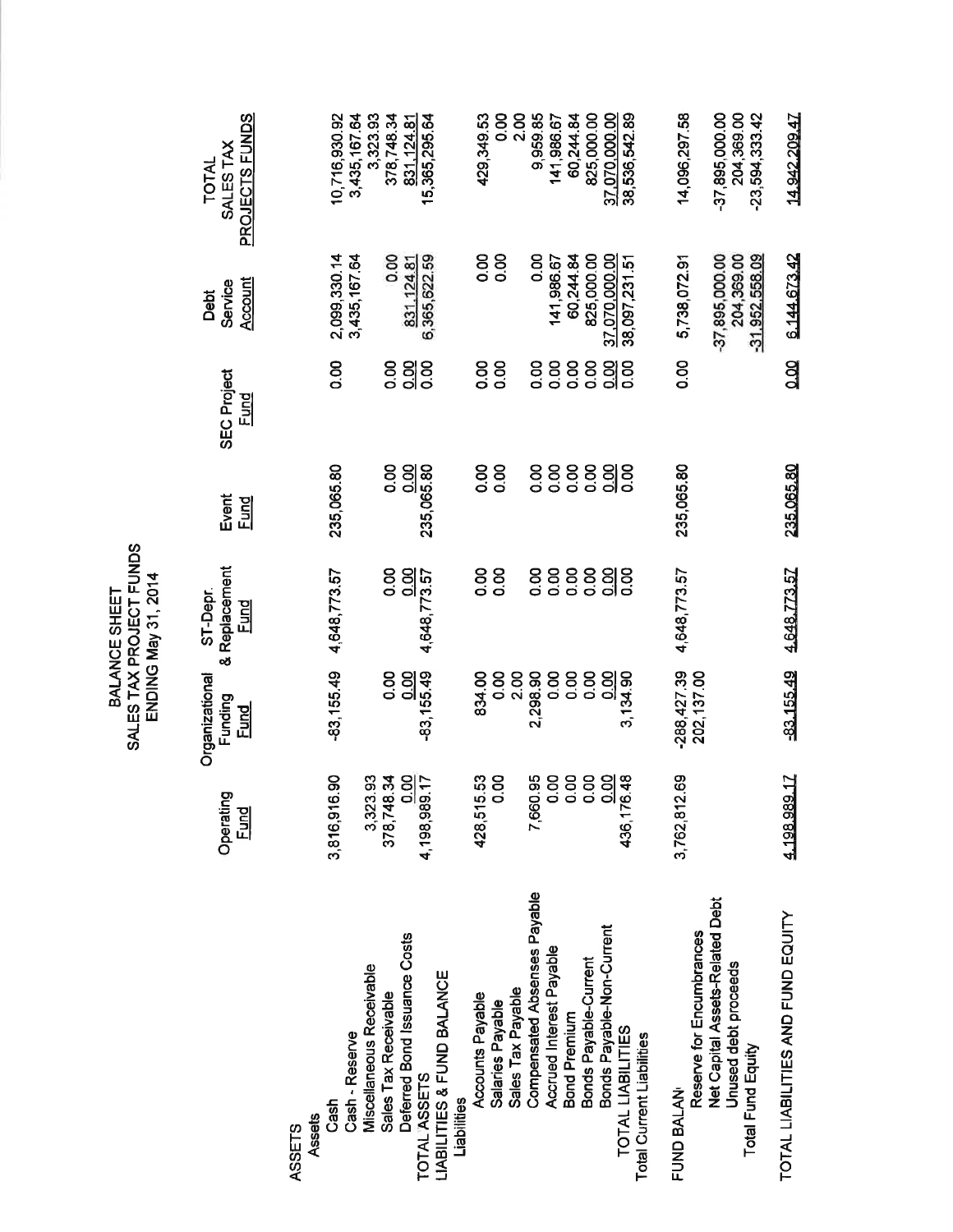

# Parks and

| PO Box 880 | Dodge City KS 67801 • Phone: 620/225-8160 • |                                    | Fax: 620/225-8144                          |  |
|------------|---------------------------------------------|------------------------------------|--------------------------------------------|--|
|            |                                             | Memorandum                         |                                            |  |
|            | To:                                         |                                    | <b>Community Facilities Advisory Board</b> |  |
|            | From:                                       |                                    | Paul Lewis, Parks & Recreation Director    |  |
|            | Date:                                       | June 18, 2014                      |                                            |  |
|            | $C_{\rm C}$ :                               | Cherise Tieben, City Manager       |                                            |  |
|            | Subject:                                    | <b>Cavalier Field Rental Rates</b> |                                            |  |

**RECOMMENDATION:** Staff requests input and a recommendation from the Advisory Board for revised rental rates for Cavalier Field.

**BACKGROUND:** At a previous Community Facility Advisory Board meeting, staff presented information regarding potential field rental rates for Cavalier Field and requested input from CFAB for a recommendation to the City Commission. This review of rental rates was based upon the pending improvements of Cavalier from a natural turf infield to an artificial turf surface. Attached with this memo is a breakdown of current charges and multiple options for your consideration that would offset a portion of the capital cost and/or the depreciation amount for future replacement of the turf surface.

Also included in the breakdown is the anticipated income generated from the various options based on the facilities primary users and their typical schedules. Those numbers incorporate a concept to distinguish between standard users and programs and activities funded by the Why Not Dodge sales tax.

Finally I've included comparison information of fee structures from two comparable facilities that have installed artificial turf infields.

**JUSTIFICATION:** The anticipated cost to upgrade the surface of the field is \$350,000. Additionally, the life expectancy of the new surface will be somewhere between eight and ten years. At the end of that period, the carpet will have to be replaced which should be in the neighborhood of 40-50% of the original construction cost. When that replacement time comes, we can expect a capital expense of \$140,000 or more based on today's costs.

FINANCIAL CONSIDERATIONS: The information provided lays out multiple options to offset a portion of the anticipated capital cost or the future replacement costs. It also gives various methods to charge users who benefit from the improvements while not overly impacting Why Not Dodge funded activities the sales tax fund was intended to promote.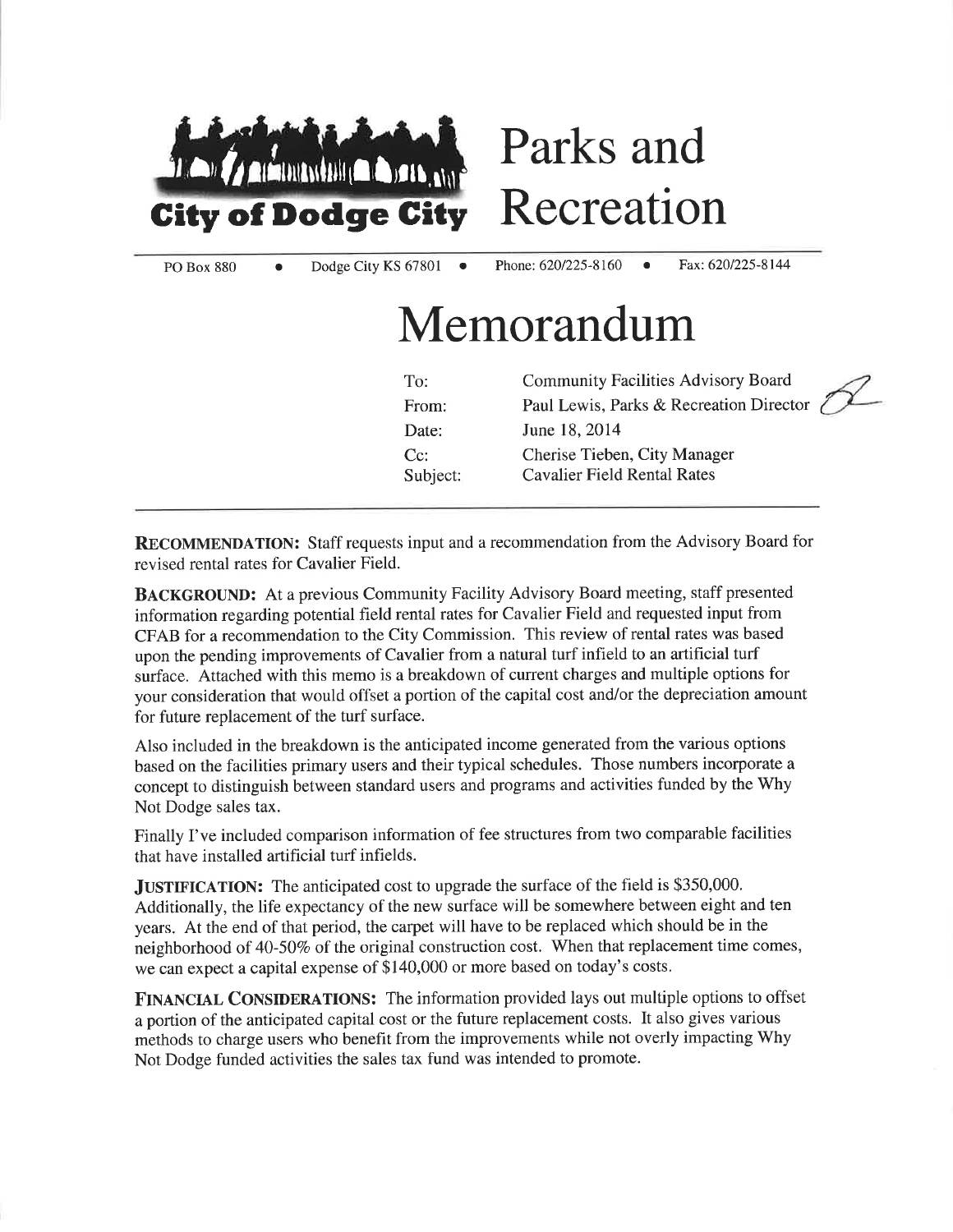PURPOSE/MISSION: This project continues the community's efforts to provide first class recreational opportunities that attract people and teams to the area to build and enhance a recreation tourism economy.

LEGAL CONSIDERATIONS: CFAB is being asked to provide a recommendation to the City Commission. Based on CFAB actions, a resolution will be presented to the City Commission for their approval which will formalize the rates to charge the various users of the facility.

Proposed Rate Information **ATTACHMENTS:**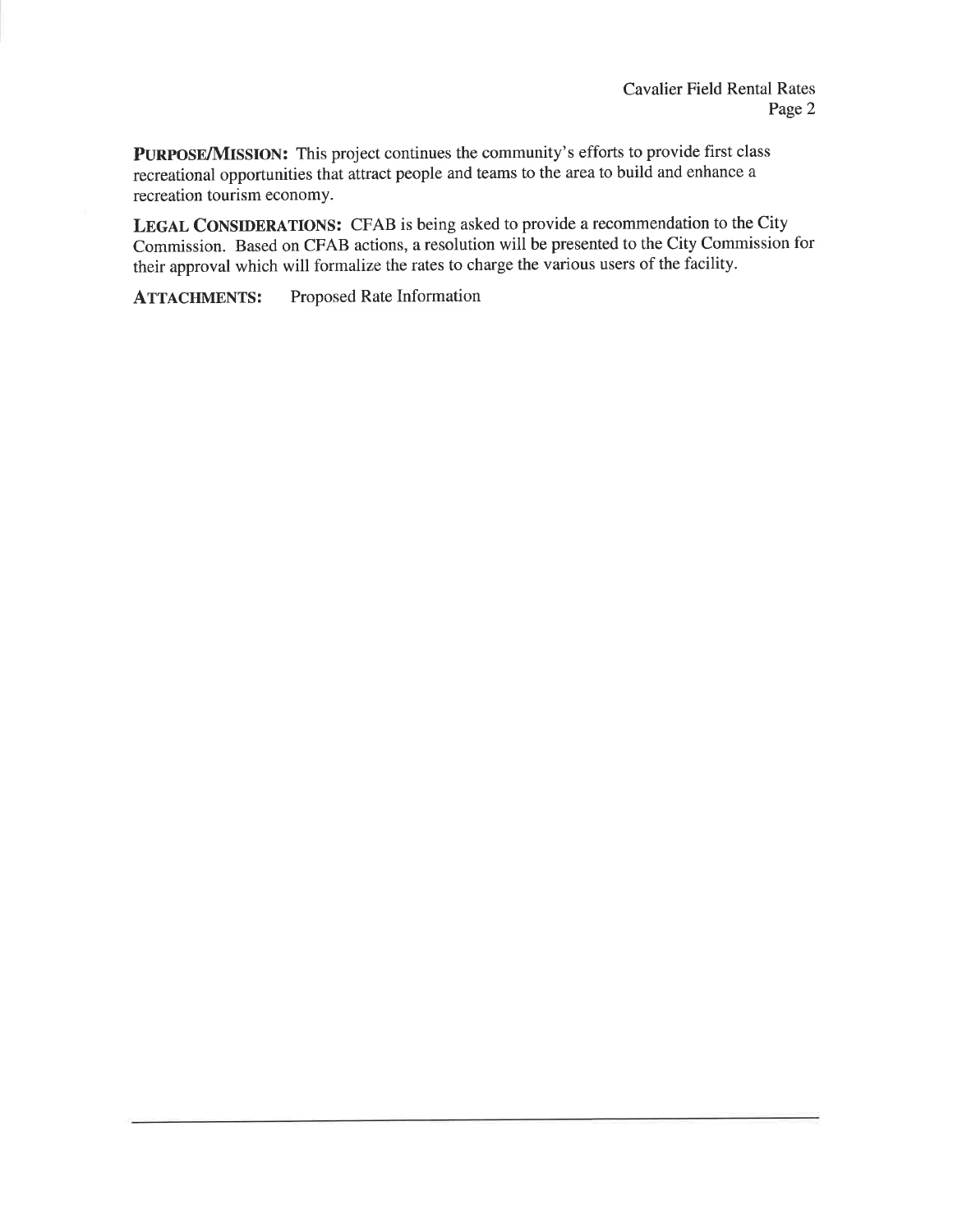### **Cavalier Field Rental Rates**

|                              |                |                        | <b>Proposals</b> |                |
|------------------------------|----------------|------------------------|------------------|----------------|
| <b>Standard Rentals</b>      | Current        | Option 1               | <b>Option 2</b>  | Option 3       |
| <b>Field Rental</b>          | $$120$ day     | \$500 day              | \$300 day        | \$180 day      |
|                              | \$80 1/2 day   | \$300 1/2 day          | \$180 1/2 day    | $$100 1/2$ day |
| Lights                       | \$20 per hour  | $$75$ day              | $$75$ day        | $$75$ day      |
| <b>Field Prep</b>            | $$20$ day      | n/a                    | n/a              | n/a            |
| Field Supervisor*            | \$9 per hour   | \$9 per hour           | \$9 per hour     | \$9 per hour   |
| Gate Admission               | 15% of gross   | <b>NC</b>              | ${\sf NC}$       | <b>NC</b>      |
| <b>Novelty Sales</b>         | 10% of gross   | <b>NC</b>              | NC               | <b>NC</b>      |
| Daily Practice               | per agreement  | $$100$ day             | \$60 day         | \$40 day       |
| <b>Why Not Dodge</b>         |                |                        |                  |                |
| Field Rental                 | $$120$ day     | $$300$ day             | $$180$ day       | $$120$ day     |
|                              | \$80 1/2 day   | \$180 1/2 day          | \$110 1/2 day    | \$80 1/2 day   |
| Lights                       | \$20 per hour  | \$50 day               | \$50 day         | \$50 day       |
| <b>Field Prep</b>            | $$20$ day      | <b>NC</b>              | <b>NC</b>        | <b>NC</b>      |
| Field Supervisor*            | \$9 per hour   | <b>NC</b>              | <b>NC</b>        | <b>NC</b>      |
| <b>Gate Admission</b>        | 15% of gross   | <b>NC</b>              | NC               | <b>NC</b>      |
| <b>Novelty Sales</b>         | 10% of gross   | <b>NC</b>              | <b>NC</b>        | <b>NC</b>      |
| Daily Practice               | per agreement  | \$60 day               | \$40             | \$25           |
|                              |                |                        |                  |                |
| <b>Estimated Charges</b>     |                |                        |                  |                |
| <b>DCCC Fall/Spring</b>      | <b>Number</b>  | <b>Total</b>           | <b>Total</b>     | Total          |
| game days                    | 23             | \$11,500               | \$6,900          | \$4,140        |
| <b>Light Charges</b>         | 23             | \$1,725                | \$1,725          | \$1,725        |
| Practice Days (fall)         | 40             | \$4,000                | \$2,400          | \$1,600        |
| (spring)                     | 50             | \$5,000                | \$3,000          | \$2,000        |
|                              |                | \$22,225               | \$14,025         | \$9,465        |
| Dodge City A's               |                |                        |                  |                |
| game days                    | 21             | \$3,780                | \$2,310          | \$1,680        |
| Light Charges                | 21             | \$1,050                | \$1,050          | \$1,050        |
| <b>Practice Days</b>         | 30             | \$1,800                | \$1,200          | \$750          |
|                              |                | \$6,630                | \$4,560          | \$3,480        |
| <b>SW Sports Tournaments</b> |                |                        |                  |                |
| game days                    | 14             | \$2,520                | \$1,540          | \$1,120        |
| <b>Light Charges</b>         | 8              | \$400                  | \$400            | \$400          |
| <b>Practice Days</b>         | 0              | n/a                    | n/a              | n/a            |
|                              |                | \$2,920                | \$1,940          | \$1,520        |
| <b>Comparison Sites</b>      |                |                        |                  |                |
|                              | <b>USD 443</b> | <b>Garden City Rec</b> |                  |                |
| field                        | \$500 day      | $$225$ day             |                  |                |
|                              |                | \$100 1/2 day          |                  |                |
| lights                       | \$250 day      | \$30 hour              |                  |                |

lights \$250 day  $$100$  per day practice \$10 443 coaches

\* If Required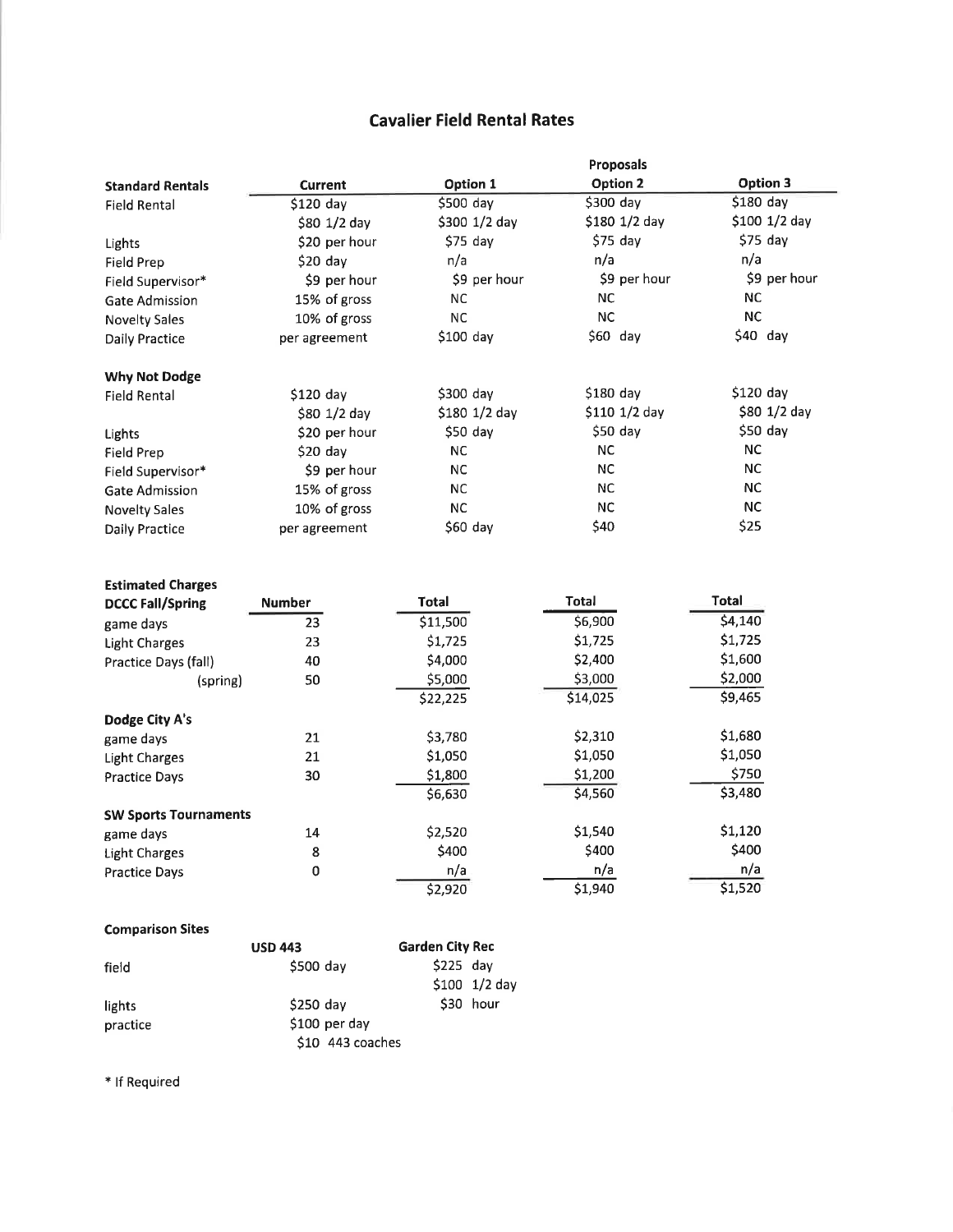

# Parks and Recreation

Dodge City KS 67801 **PO Box 880** Phone: 620/225-8160 Fax: 620/225-8144

# Memorandum

To: **Community Facilities Advisory Board** Paul Lewis, Parks & Recreation Director 7 From: Date: June 19, 2014  $C_{\mathbb{C}}$ Cherise Tieben, City Manager Subject: **Regional Water Park Features** 

**RECOMMENDATION:** Staff requests a recommendation from CFAB for specific features to be incorporated into the Regional Water Park schematic design. Included with this memo is an outline of the features provided by the concept initially proposed and a schedule of additions or modifications that have been suggested or recommended by others including cost implications.

**BACKGROUND:** Both CFAB and the Joint Commissions have approved a regional water park project for funding through the Why Not Dodge program. Those approvals were based upon a concept developed and modified over time through the efforts of staff, the consulting team from Water's Edge and various community groups.

The most recent concept was based on a ten million dollar budget and included features that achieve the primary goals of the project. That budget figure was established from staff efforts to re-evaluate the annual depreciation set aside, shifting certain expenses to other funds, and reviewing operating budgets from existing projects. The budget was subsequently approved by CFAB and the Joint Commission's. The feature list supported by this budget is extensive and provides wide ranging amenities consistent with a modern water park intended to serve area residents as well as create an attraction for tourists and travelers from the region and beyond.

In order to complete the preliminary design and move forward with final design, Water's Edge needs confirmation of the principal amenities. To assist CFAB in making that determination, staff and Water's Edge conducted two come and go receptions for the general public and a special focus group meeting with swim team supporters, aquatic task force members and YMCA staff to review specific needs for local programming and competitive swim.

Additionally, a last push was made to get a features survey out in front of the public. The results from that survey are being correlated and will be presented at the CFAB meeting on Thursday night.

Based on those efforts, a presentation will be made at the CFAB meeting to allow the Board to review all of the supported amenities and the optional choices and to make a final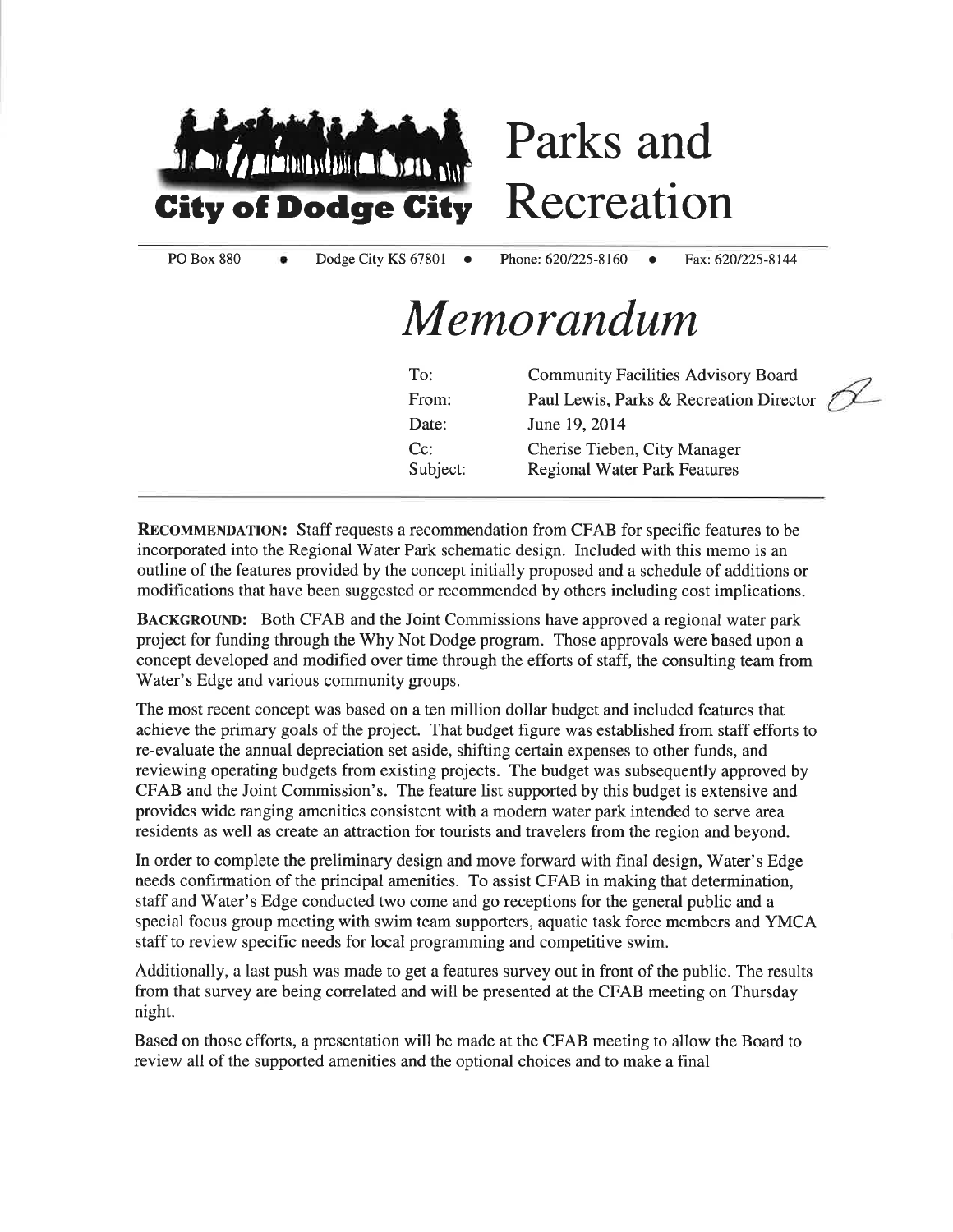recommendation to the Joint City/County Commission on features. Once a final feature list is approved, Water's Edge will be able to continue the process into final design with the approval of the Joint Commissions.

FINANCIAL CONSIDERATIONS: Capital costs to add any of the optional amenities is provided with the outline. Additionally those amenities might impose significant operational impacts as well including utility expense, additional guard staff, and chemicals and supplies. The operating deficit for the submitted concept is anticipated in the Why Not Dodge fund. Any additions to that concept that impact overall operating expense will have to be accommodated, potentially in the amount of funds available for debt service.

**LEGAL CONSIDERATIONS: N/A** 

**ATTACHMENTS:** Park Conceptual Plan **Features Outline**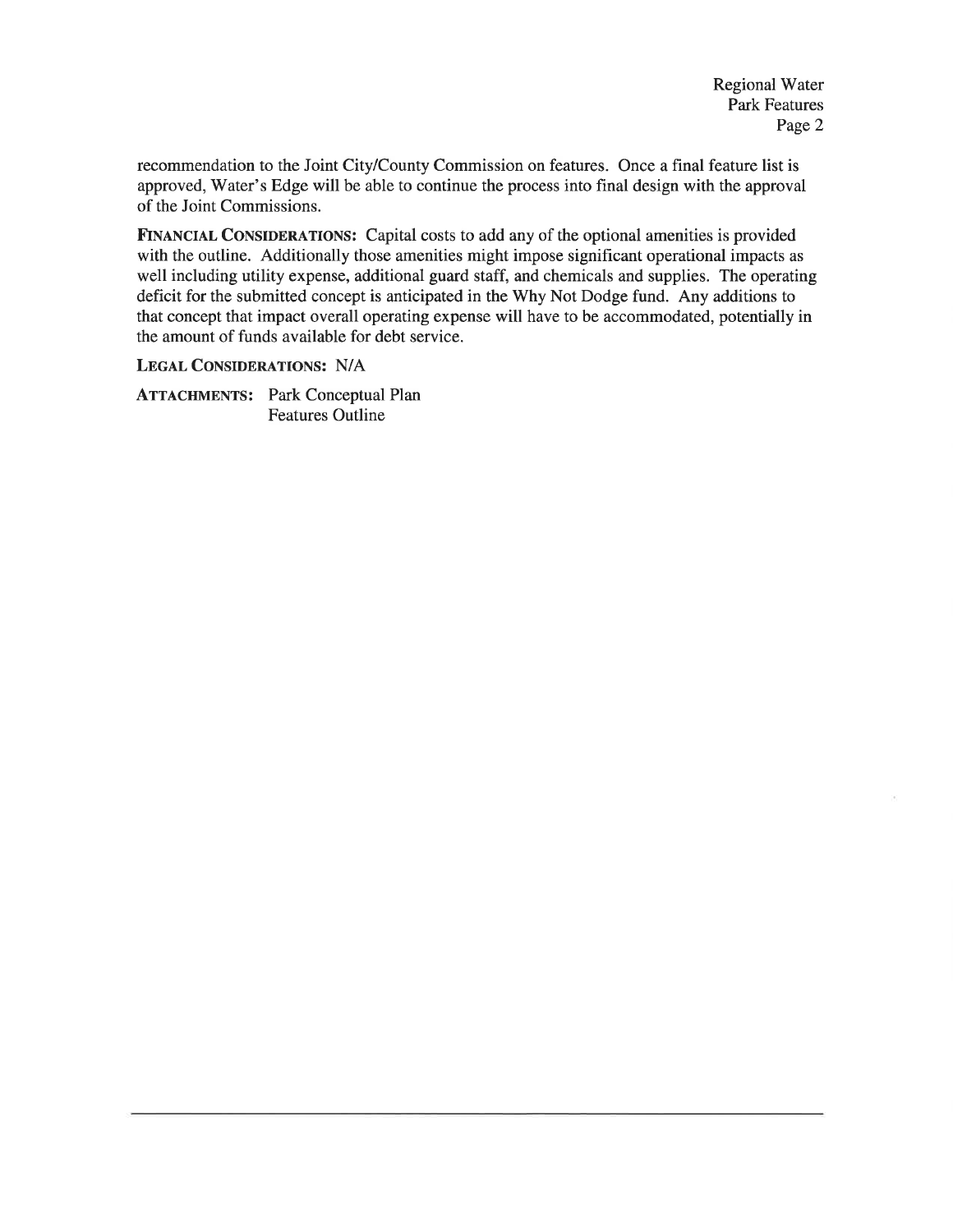

REGIONAL WATER PARK CONCEPTUAL PLAN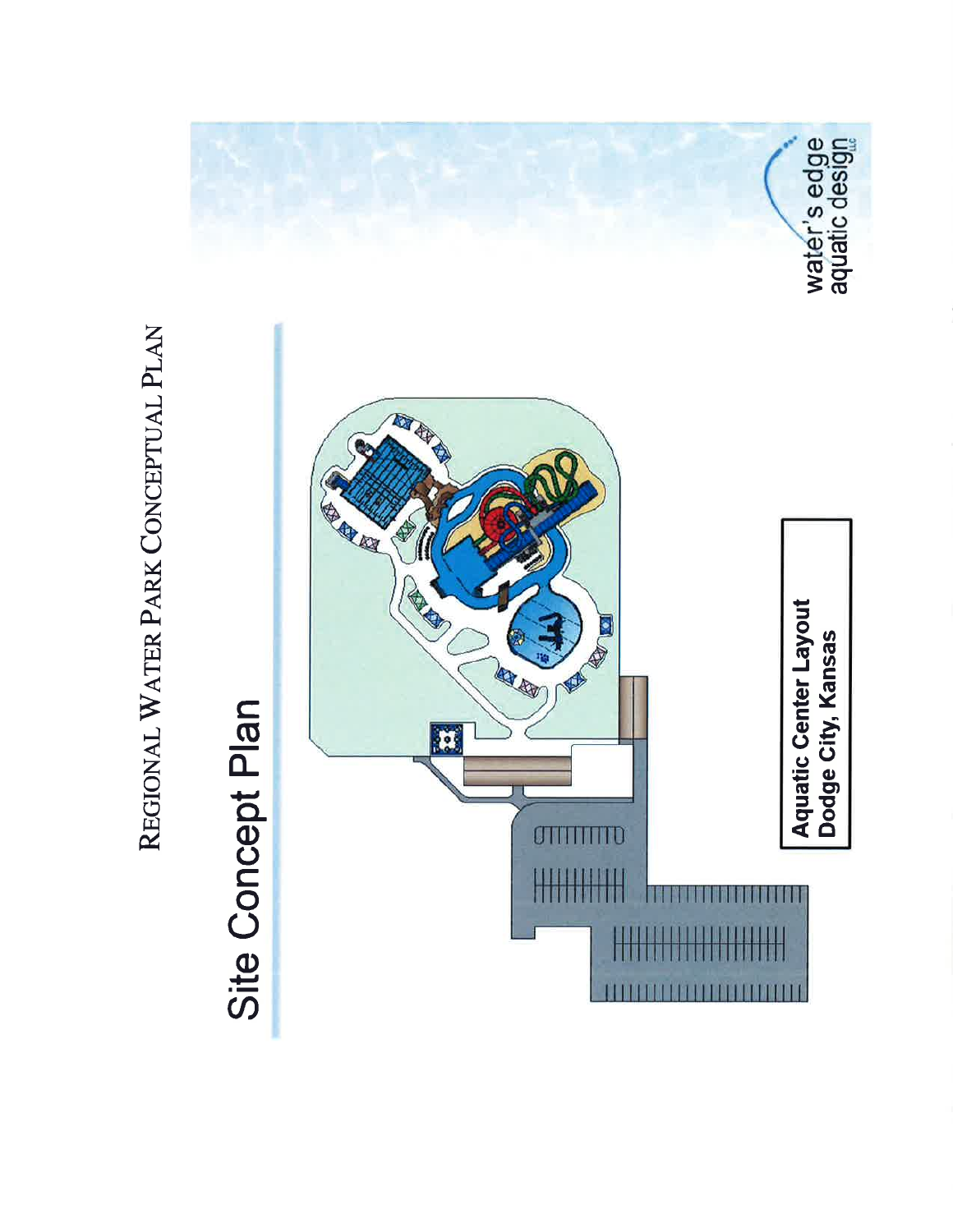# **Regional Water Park Features**

| <b>Submitted Concept</b>                              | <b>Budget</b> |
|-------------------------------------------------------|---------------|
| 17,783 sq. feet of water surface including:           | 10,000,000    |
| Children's Play area w/ Zero-depth entry              |               |
| Interactive play structure                            |               |
| Lazy River with dual channel                          |               |
| Action channel in river w/ riffles and waterfalls     |               |
| Short Course lap pool for competitive swim and diving |               |
| Boomerango signature slide                            |               |
| Swirl Bowl Slide                                      |               |
| <b>Raft Slide</b>                                     |               |
| <b>Family Slide</b>                                   |               |
| Double Drop Slide                                     |               |
| <b>Toddler Slide</b>                                  |               |
| Rockscape w/ waterfalls & built in diving             |               |
| Shade in water/Water Bench                            |               |
| <b>Fountains and Sprays</b>                           |               |
| Floatables                                            |               |
| <b>Basketball Goal</b>                                |               |
| <b>Deck Shade Structures</b>                          |               |
| <b>Optional Enhancements</b>                          |               |
| Enhanced competition/lap pool                         |               |
| Option a) 50 Meter long course                        | 1,300,000     |
| Option b) 50 Meter long course w/ 75' wide            | 1,600,000     |
| Option c) Future Expansion 25 yd. to 50 meter         | 1,700,000     |
| Option d) 10 Lane Short Course                        | 300,000       |
| Air Suspension Dome over 50 meter                     | 2,700,000     |
| Add waves to existing lazy river plan                 | 120,000       |
| Expand shallow play pool                              | 100,000       |
| <b>Flow Rider</b>                                     | 1,600,000     |
| <b>Wave Pool</b>                                      | 1,700,000     |
| Party Shelters (3)                                    | 75,000        |
|                                                       |               |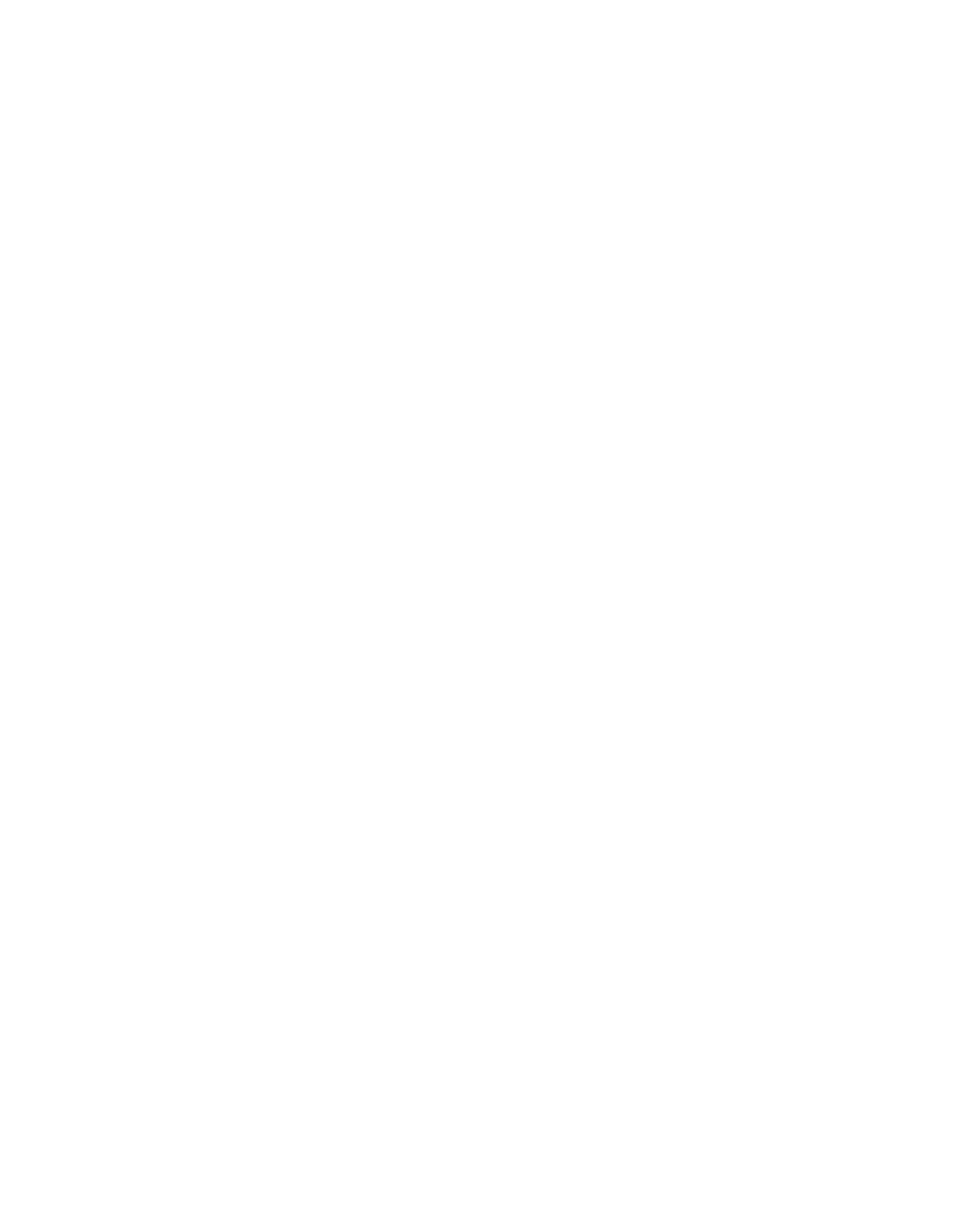the owner to select bids/quotes that represent the best value and to pass along any cost savings reflected in those bids.

**JUSTIFICATION:** This process can save time and money. It identifies a qualified contractor early in the process and gets them on board to understand the project from the beginning. It eliminates some of the waiting period in a design/bid/build process while bids are out, contracts are reviewed and awarded, etc. Additionally it allows work to begin at the 30% plan stage prior to the full completion of the construction documents.

There is also potential cost savings. All of the components of the work are still bid out and the contractor is required to pass along cost savings that are realized.

The advantage to the owner over a traditional Design/Build process is the EA is under contract to the Owner. When an issue or question comes up, the EA has a contractual obligation to represent the owner's best interest rather than providing a cost savings to the contractor.

**FINANCIAL CONSIDERATIONS:** There are no negative financial impacts to this procurement process. The contractor will be required to provide a GMP which will be reviewed by staff and the design team. The Joint Commissions will be required to approve the GMP amount prior to the project moving forward. Potential cost savings identified through the construction process are passed along to the owner.

As part of the overall budget and GMP, contingency amounts are identified, one for the contractor and another for the owner. The contractor's contingency will be in place to protect him in the event a problem arises with one of the component bids. The owner's contingency is in place to allow for changes or improvements that might come up during construction.

**PURPOSE/MISSION:** This procurement method is consistent with the goal of Working Towards Excellence by utilizing alternative concepts and techniques to provide an important project in a fiscally responsible manner and a concise time frame.

**LEGAL CONSIDERATIONS:** This hybrid Design/Build process is a legal form of procurement for local entities of government and represents a system utilized by the City on a previous project. All of the requirements for notice and appropriate selection of contractors and bids will be fulfilled.

**ATTACHMENTS:** N/A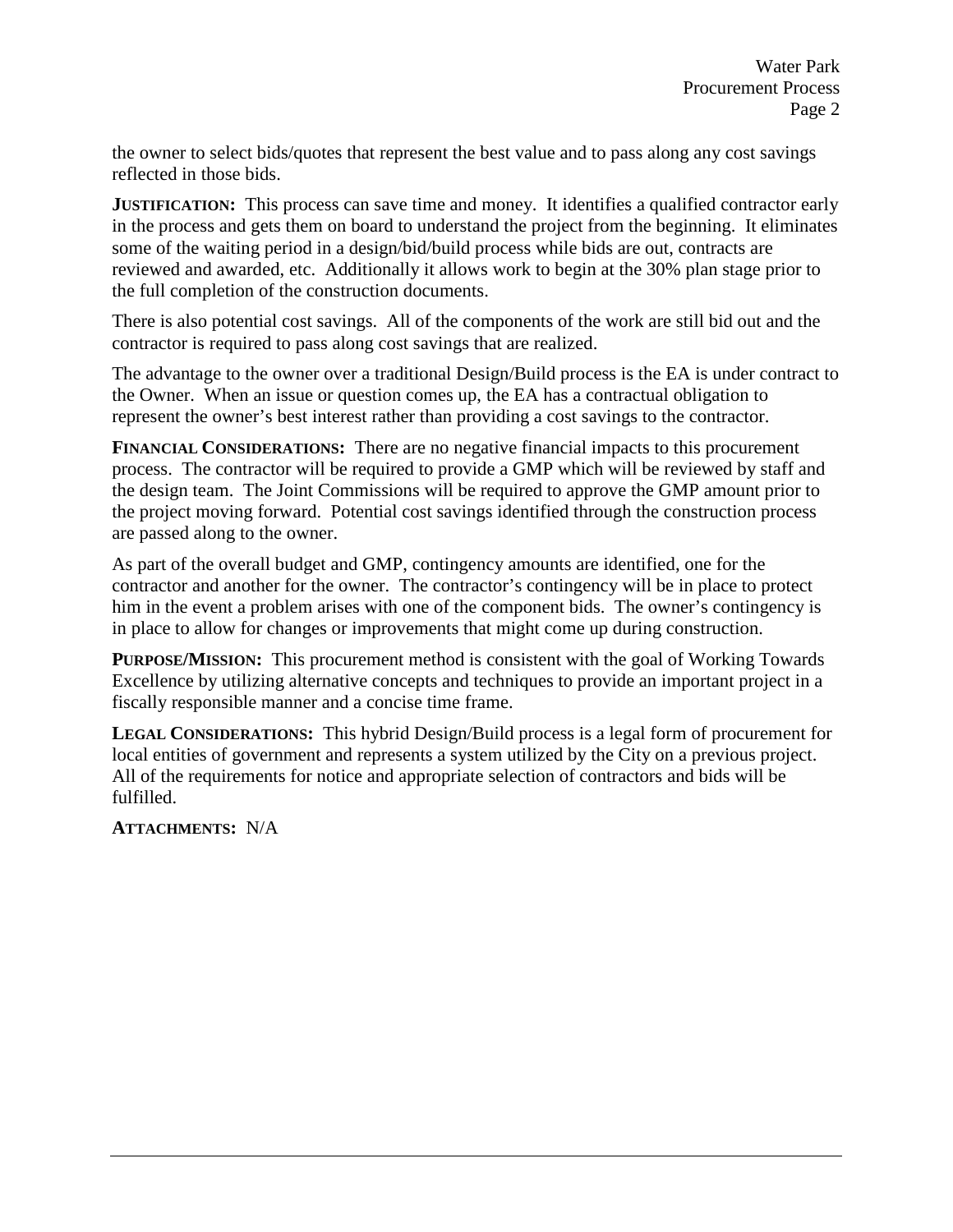

# **City of Dodge City**

806 N. Second Ave. Phone: 620-225-8100 **PO Box 880** FAX: 620-225-8144 Dodge City, KS 67801 www.dodgecity.org

# Memorandum

**CFAB** To: Melissa McCoy From: June 19, 2014 Date: **Explanation of Kansas Open** Subject: Meeting Act Information Agenda Item: Kansas Open Meetings Act

Attached is additional information on the Kansas Open Meetings **Background:** Act.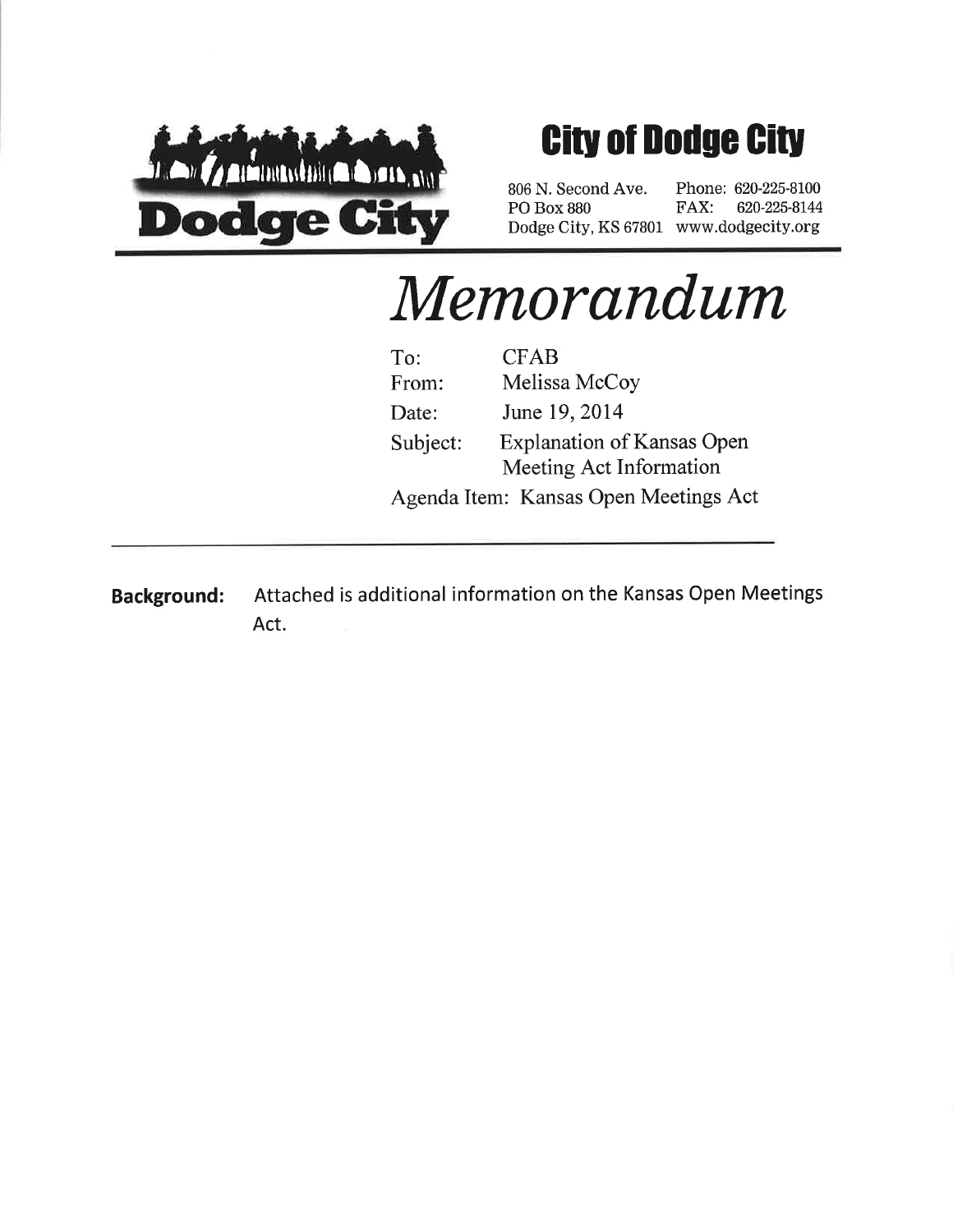(5) Action on Noncontractual Matters. A municipal officer or employee who has on file a current statement of substantial interest may act in his or her official capacity upon any noncontractual matter that will affect any business in which the officer or employee holds a substantial interest.

(6) Changes. Stat each year between April 1

(7) Penalties. F. interest is a class B misc \$1,000). Violation of the B misdemeanor and may of interest is also a class B misdemeanor.

Copy p. 21, 22 =><br>23<br>Please

ould be reviewed and updated  $1302a(b)(5)$ 

ific statement of substantial sonment and/or fine of up to making of contracts is a class ure to file a specific statement

# C. The Kansas Open Meetings Act (KOMA)

Next to the Kansas conflict of interest laws, the requirements of the Kansas Open Meetings Act (KOMA) present some of the greatest ethical challenges to municipal elected officials. Perhaps no law better demonstrates the contrast between running a private and public business than KOMA. Few private businesses would thrive if they held open, public business meetings. Yet few elected governing bodies would survive operating in the dark, smoke-filled rooms of yesterday. The public expects and demands a certain degree of openness in the management and conduct of public business, and KOMA is designed to ensure that goal is met. KOMA is uniformly applicable to all cities, and therefore, may not be modified by passage of a charter ordinance. (K.S.A. 75-4317 et seq.)

**O** For an in depth discussion of KOMA, see the LKM publication, Kansas Open Meetings Manual: A Resource for Kansas Government Officials.

**Governmental Bodies Covered. KOMA applies to** all the meetings of all legislative and administrative bodies and agencies of the state and its political and taxing subdivisions (including cities). It is also important to note that all established sub-groups, committees, task forces, etc., must comply with KOMA. Any officially constituted group (regardless of whether any governing body members are a part of that group) is considered a public entity for purposes of KOMA and must comply in the same way that the city governing body must comply. Certain bodies are excepted when they are exercising quasi-judicial powers (e.g., boards of zoning appeals). (K.S.A. 75-4318 (f))

Myth: A governing body may recess into executive session for only 15 minutes at a time.

Fact: Not true. You are limited only by the time you specify in the motion that you will resume the open meeting.

What Meetings Are Covered. The requirements of KOMA apply to: 1) a majority of the membership of the governing body; 2) engaged in interactive communications such as meetings, telephone, teleconferencing, and discussions over the Internet; 3) discussing the business or affairs of the public body.

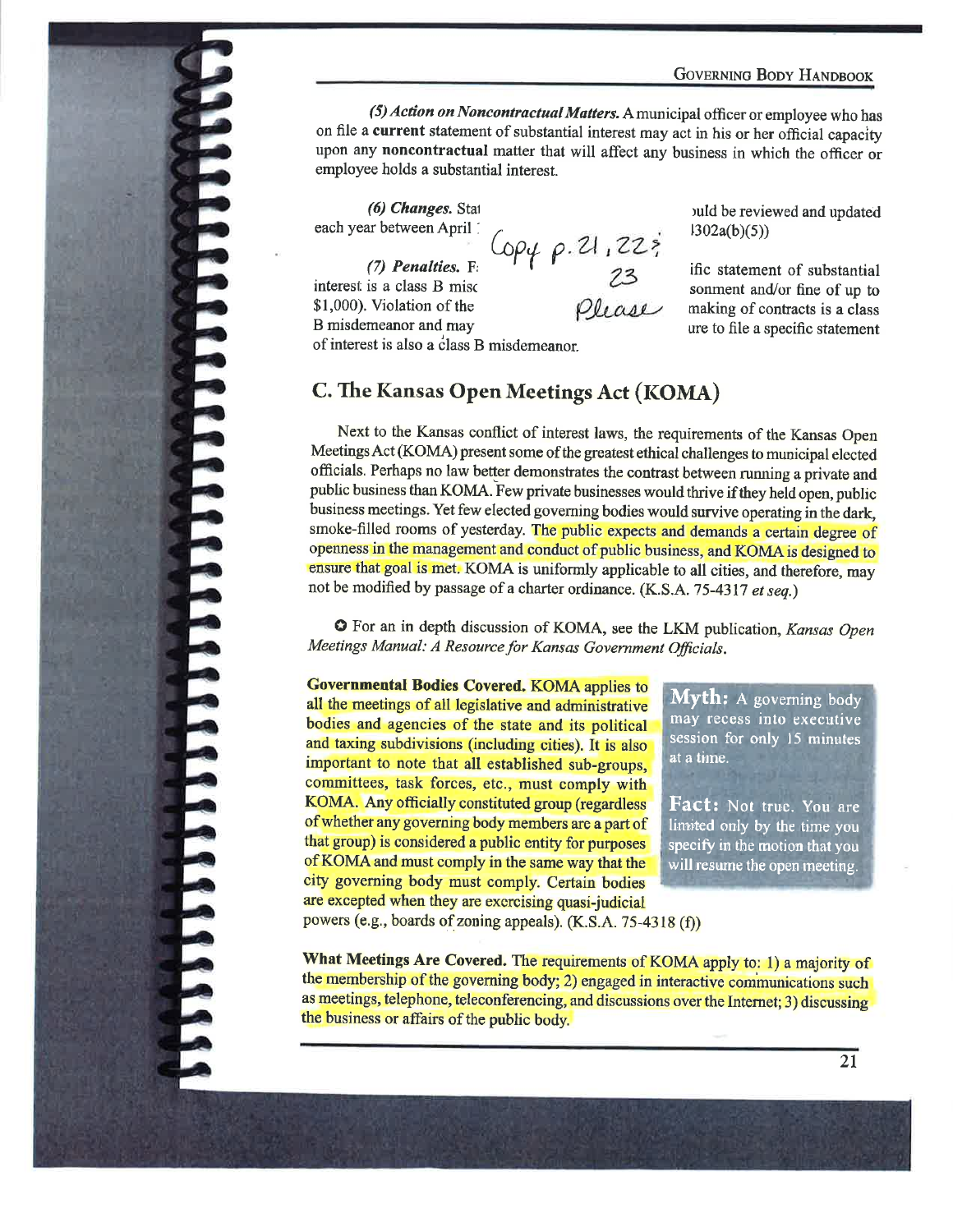Majority of the Membership Requirement. The first element necessary for KOMA to apply is strictly numerical in nature. It takes a majority of the membership of the body or agency in order for KOMA to apply. This refers to the number of voting members of the body. In other words, in a city with a non-voting mayor and five councilmembers, two persons can have a conversation outside of an open meeting without violating KOMA.

In a city where the mayor is a voting member of the commission, the mayor's position is counted toward the determination of the number on the body or agency. Therefore, in a commission city with seven commissioners, including a mayor that votes regularly, a majority of the membership of the body would be four, meaning that three persons could have a discussion about city business without violating KOMA. Each position should be counted as part of the body regardless of whether or not the position is vacant at any given time.

Engaged in Interactive Communication. KOMA applies to all meetings, gatherings, assemblies, and other types of interactive communication.

(1) Telephone Calls and Other Forms of Interactive Communication. As a result of amendments to KOMA in 1994, it is now clear that telephone calls among a majority of the members of the body can constitute meetings that are subject to KOMA. KOMA also prohibits other forms of interactive communication. LKM believes the Legislature's intent by using this term was to include meetings via video teleconference, interactive e-mail, and other forms of contemporaneous communications.

(2) Work Sessions and Subcommittee Meetings Covered. KOMA clearly covers work sessions, council subcommittee meetings, and informal meetings before and after the regular meeting, as well as meetings with organizations and interest groups. For example, there is no KOMA violation when members of a governing body attend and participate in meetings of the League of Kansas Municipalities and similar conferences and programs, so long as members do not use these occasions to discuss specific business or affairs of the body.

(3) Other Gatherings. Even gatherings of a majority of the membership of a governing body meeting with a neighborhood organization, for example, may constitute meetings subject to KOMA when the purpose of the gathering is the discussion of issues of concern to the governing body. Intergovernmental meetings come under the scope of KOMA when a majority of the membership of any one or more governing bodies attends and the business of the body is discussed.

A Discussing the Business or Affairs of the Body. KOMA does not prohibit governing body members from interacting socially or on non-city business matters. Rather, the focus of the law is on discussions of "the business or affairs of the public body." It is not necessary for "binding action" to be taken before a violation of KOMA can occur. Mere discussion of city business by a majority of the membership of the governing body triggers the law.

 $\overline{22}$